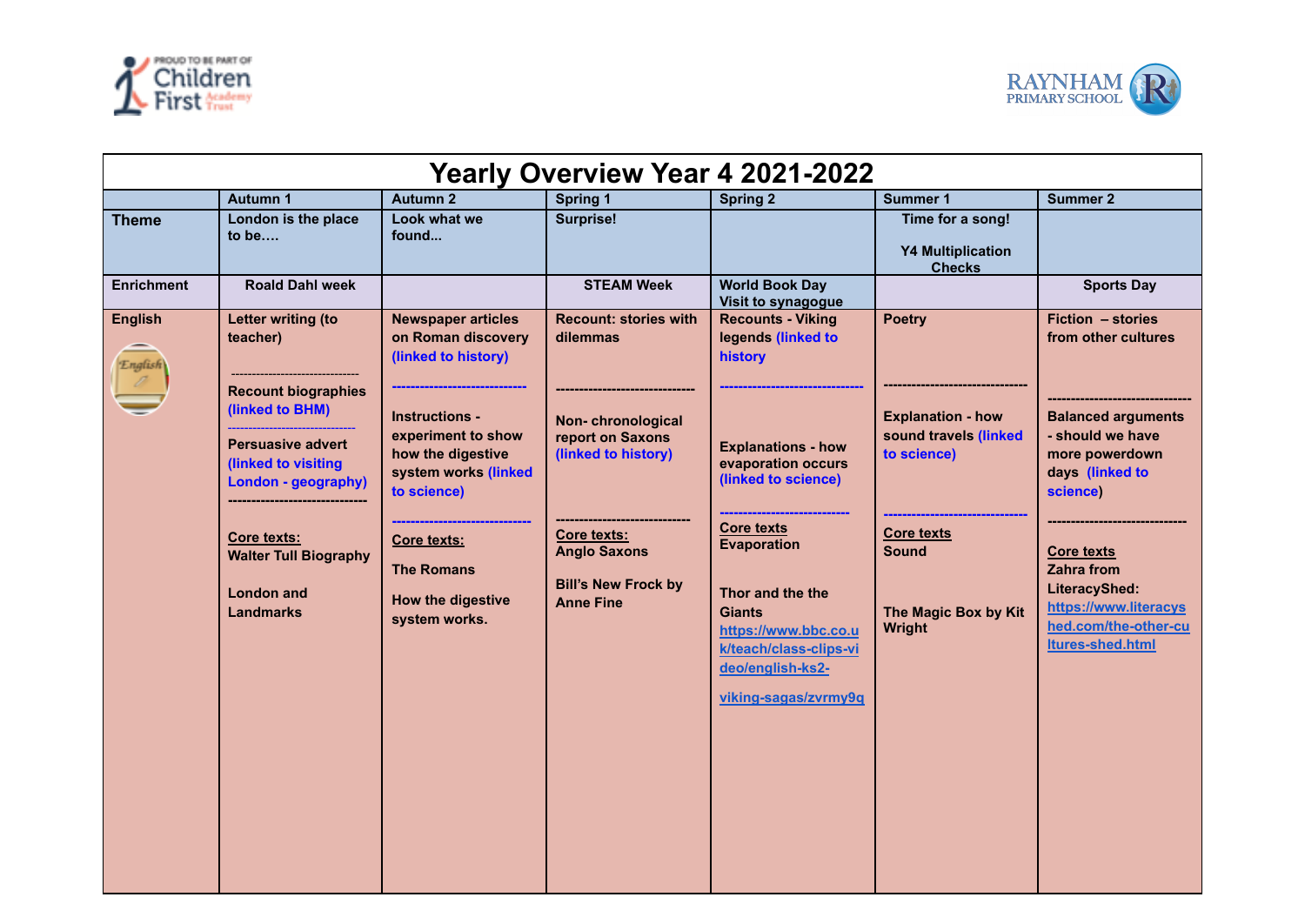



| Grammar /<br>phonics                  | <u>Recount</u><br>past tense<br>1st or 3rd person<br>time conjunctions<br>topic sentences<br>descriptive language<br>punctuation for effect<br><b>Persuasion</b><br>4 tions<br>2nd person<br>imperative verbs<br>alliteration | Newspaper articles<br>$5 w$ 's<br>Headline, by-line<br>Lead para<br>Temporal<br>openers(fronted<br>adverbials)<br>Quotations<br><b>Instructions</b><br>2nd person<br>temporal openers<br>present tense | Recount<br>past tense<br>1st or 3rd person<br>time conjunctions<br>topic sentences<br>descriptive language<br>punctuation for effect<br>Non-chron report<br>topic sentences<br>conjunctions<br>generalisations<br>3rd person                   | Recount<br>past tense<br>1st or 3rd person<br>time conjunctions<br>topic sentences<br>descriptive language<br>punctuation for effect<br>Explanation<br>topic sentences<br>causal conjunctions<br>signposts<br>generalisations<br>3rd person | Explanation<br>topic sentences<br>causal conjunctions<br>signposts<br>generalisations<br>3rd person                                                                 | <b>Fiction</b><br>past tense<br>1st or 3rd person<br>time conjunctions<br>direct / indirect speech<br>descriptive language<br>punctuation for effect<br>dialogue<br><b>Balanced argument</b><br>topic sentences<br>3rd person<br>signposts<br>generalisations |
|---------------------------------------|-------------------------------------------------------------------------------------------------------------------------------------------------------------------------------------------------------------------------------|--------------------------------------------------------------------------------------------------------------------------------------------------------------------------------------------------------|------------------------------------------------------------------------------------------------------------------------------------------------------------------------------------------------------------------------------------------------|---------------------------------------------------------------------------------------------------------------------------------------------------------------------------------------------------------------------------------------------|---------------------------------------------------------------------------------------------------------------------------------------------------------------------|---------------------------------------------------------------------------------------------------------------------------------------------------------------------------------------------------------------------------------------------------------------|
| <b>Phonics</b>                        | Giant phonics / Letters<br>and Sounds / Mr<br>Thorne 3x weekly                                                                                                                                                                | Giant phonics / Letters<br>and Sounds / Mr<br>Thorne 3x weekly                                                                                                                                         | Giant phonics / Letters<br>and Sounds / Mr<br>Thorne 3x weekly                                                                                                                                                                                 | Giant phonics / Letters<br>and Sounds / Mr<br>Thorne 3x weekly                                                                                                                                                                              | Giant phonics / Letters<br>and Sounds / Mr<br>Thorne 3x weekly                                                                                                      | Giant phonics / Letters<br>and Sounds / Mr<br>Thorne 3x weekly                                                                                                                                                                                                |
| <b>Spelling</b><br><b>elling Shed</b> | Words with /aw/ spelt<br>with augh and au<br>Adding the prefix in-<br>(meaning 'not' or 'into')<br>Homophones & near<br>homophones                                                                                            | Words with a /shuhn/<br>sound, spelt with 'sion'<br>(if root word ends in<br>'se', 'de' or 'd')<br>Words with 'ough' to<br>make a long /o/, /oo/ or<br>/or/ sound                                      | Homophones & Near<br>Homophones<br>Nouns ending in the<br>suffix -ation<br>Adding the prefix sub-<br>(meaning 'under') and<br>adding the prefix<br>super- (meaning<br>'above')<br><b>Plural Possessive</b><br>Apostrophes with plural<br>words | Words with the /s/<br>sound spelt with 'sc'<br>Words with a 'soft c'<br>spelt with 'ce'<br>Word families based<br>on common words.<br>showing how words<br>are related in form and<br>meaning                                               | Adding the prefix inter-<br>(meaning 'between' or<br>'among')<br>Adding the prefix anti-<br>(meaning 'against'),<br>auto-, ex-, non-<br>Words ending in -ar/<br>-er | Adding the suffix -ous<br>(No change to root<br>word)<br>Adverbials of<br>frequency and<br>possibility                                                                                                                                                        |
| <b>Reading</b>                        |                                                                                                                                                                                                                               | Reading Rocketeers / Headstart / 60 Second Reads / RIC activities                                                                                                                                      |                                                                                                                                                                                                                                                |                                                                                                                                                                                                                                             |                                                                                                                                                                     |                                                                                                                                                                                                                                                               |
| <b>Handwriting</b>                    | 3x weekly<br>See Raynham h/w<br>scheme                                                                                                                                                                                        | 3x weekly<br>See Raynham h/w<br>scheme                                                                                                                                                                 | 3x weekly<br>See Raynham h/w<br>scheme                                                                                                                                                                                                         | 3x weekly<br>See Raynham h/w<br>scheme                                                                                                                                                                                                      | 3x weekly<br>See Raynham h/w<br>scheme                                                                                                                              | 3x weekly<br>See Raynham h/w<br>scheme                                                                                                                                                                                                                        |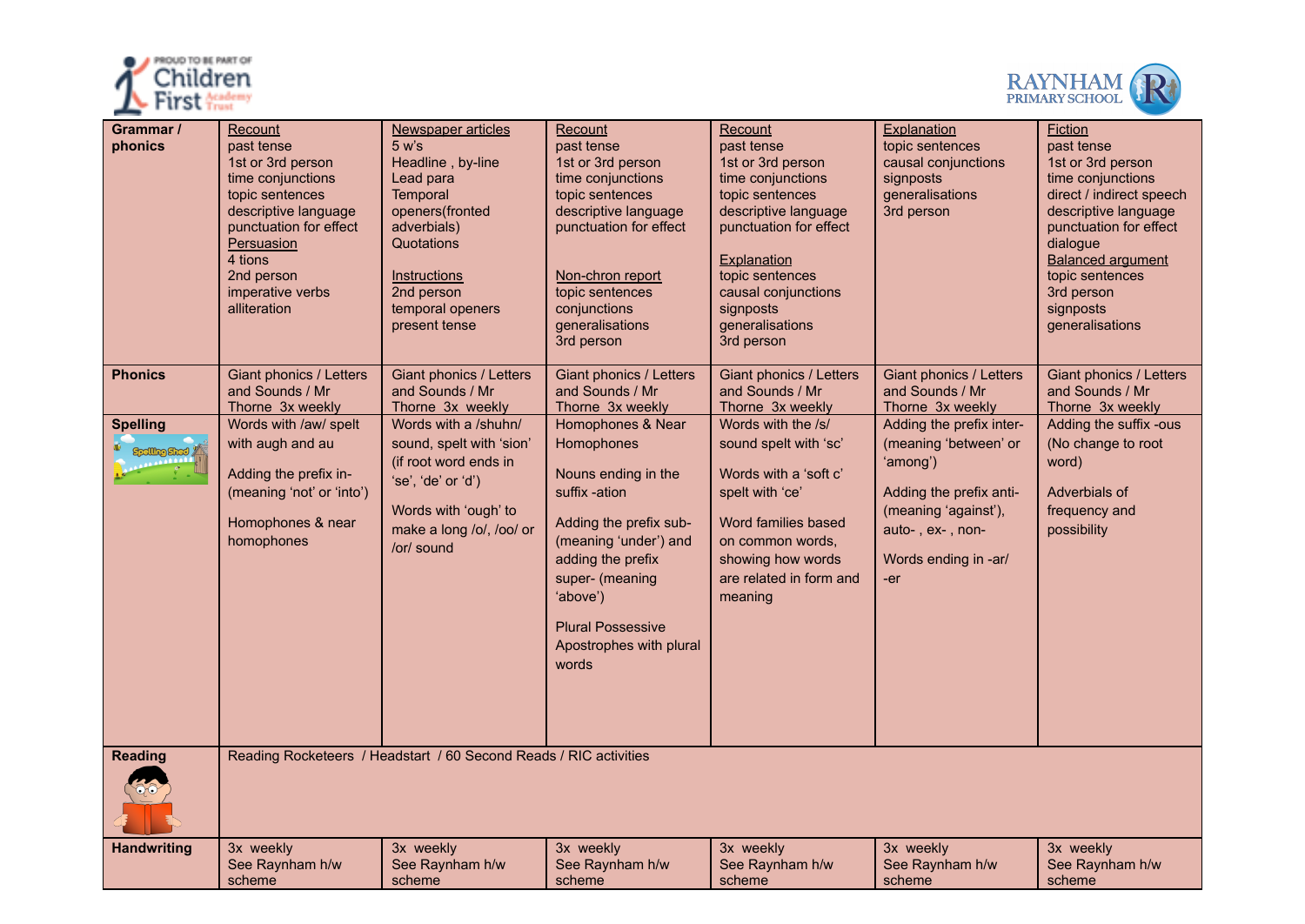



| <b>Maths</b>          | <b>Number and place</b><br>value up to 10000<br><b>Addition and</b><br>subtraction<br><b>Multiplication and</b><br>division<br>Learn 3x, 6x and 9x<br>times tables<br>Daily Times Tables (10<br>mins)<br><b>Mental Arithmetics</b><br>Strategies (5 mins)<br>Arithmetics (5 mins) | 4 operations<br><b>Fractions</b><br><b>Money</b><br><b>Revision and</b><br>summative<br>assessments<br>Learn 7x and 11x times<br>tables<br>Daily Times Tables (10<br>mins)<br><b>Mental Arithmetics</b><br>Strategies (5 mins)<br>Arithmetics (5 mins) | <b>Measurement area,</b><br>perimeter and length<br><b>Geometry - angles</b><br>and properties of<br>shapes<br>Learn 12x times tables<br>Daily Times Tables (10<br>mins)<br><b>Mental Arithmetics</b><br>Strategies (5 mins)<br>Arithmetics (5 mins) | <b>Time</b><br><b>Money</b><br><b>Fractions and</b><br>decimals<br><b>Revision and</b><br>summative<br>assessments<br>Recap 2x, 3x, 4x, 5x,<br>6x, 8x, 9x, 10x times<br>tables<br>Daily Times Tables (10<br>mins)<br><b>Mental Arithmetics</b><br>Strategies (5 mins)<br>Arithmetics (5 mins) | <b>Decimals</b><br><b>Percentages</b><br><b>Geometry - position</b><br>and direction<br>Recap 2x, 3x, 4x, 5x,<br>6x. 8x. 9x. 10x. 11x.<br>12x times tables<br>Daily Times Tables (10<br>mins)<br><b>Mental Arithmetics</b><br>Strategies (5 mins)<br>Arithmetics (5 mins) | <b>Revise the 4</b><br>operations<br><b>Statistics</b><br>Consolidation,<br>revision and<br>summative<br>assessments<br>Recap 2x, 3x, 4x, 5x,<br>6x, 8x, 9x, 10x, 11x,<br>12x times tables<br>Daily Times Tables (10<br>mins)<br><b>Mental Arithmetics</b><br>Strategies (5 mins)<br>Arithmetics (5 mins) |
|-----------------------|-----------------------------------------------------------------------------------------------------------------------------------------------------------------------------------------------------------------------------------------------------------------------------------|--------------------------------------------------------------------------------------------------------------------------------------------------------------------------------------------------------------------------------------------------------|------------------------------------------------------------------------------------------------------------------------------------------------------------------------------------------------------------------------------------------------------|-----------------------------------------------------------------------------------------------------------------------------------------------------------------------------------------------------------------------------------------------------------------------------------------------|---------------------------------------------------------------------------------------------------------------------------------------------------------------------------------------------------------------------------------------------------------------------------|-----------------------------------------------------------------------------------------------------------------------------------------------------------------------------------------------------------------------------------------------------------------------------------------------------------|
| <b>Science</b>        | <b>Living things</b><br>and their<br>habitats                                                                                                                                                                                                                                     | <b>Animals</b><br>including<br>humans                                                                                                                                                                                                                  | <b>States of matter</b>                                                                                                                                                                                                                              | <b>States of matter</b>                                                                                                                                                                                                                                                                       | <b>Sound</b>                                                                                                                                                                                                                                                              | <b>Electricity</b>                                                                                                                                                                                                                                                                                        |
| <b>Humanities</b>     | Geography:<br><b>Class Country study</b><br>Include: Map work                                                                                                                                                                                                                     | <b>History:</b><br><b>Romans</b><br>Include: Map work                                                                                                                                                                                                  | <b>History:</b><br>Anglo-Saxons<br>Include: Map work                                                                                                                                                                                                 | <b>History:</b><br><b>Vikings</b><br>Include: Map work                                                                                                                                                                                                                                        | Geography:<br><b>Local Study</b><br><b>UK Study</b><br>Include: Map work                                                                                                                                                                                                  | Fieldwork: Trip to<br>central London                                                                                                                                                                                                                                                                      |
| R.E<br>中卒的            |                                                                                                                                                                                                                                                                                   | <b>Buddhism</b><br>A1: The Buddha & his<br>teachings                                                                                                                                                                                                   | <b>Hinduism</b><br>B1: Living as a Hindu                                                                                                                                                                                                             | <b>Judaism</b><br>A1(i)&(ii):Sukkot & the<br>Synagogue<br>Synagogue in London<br>Letter writing<br><b>Visit Synagogue</b><br><b>N11 2BN</b>                                                                                                                                                   | <b>Islam</b><br>A2: The Qur'an &<br><b>Prophit Muhammad</b>                                                                                                                                                                                                               |                                                                                                                                                                                                                                                                                                           |
| P.S.H.E<br>SHE        | <b>Family Relationships</b>                                                                                                                                                                                                                                                       | <b>Health &amp; Wellbeing</b>                                                                                                                                                                                                                          | Safety and the<br>changing body                                                                                                                                                                                                                      | <b>Citizenships</b>                                                                                                                                                                                                                                                                           | <b>Economic Wellbeing</b>                                                                                                                                                                                                                                                 | <b>Transition</b>                                                                                                                                                                                                                                                                                         |
| Values of the<br>term | Respect                                                                                                                                                                                                                                                                           | <b>Equality</b>                                                                                                                                                                                                                                        | <b>Kindness</b>                                                                                                                                                                                                                                      | <b>Responsibility</b>                                                                                                                                                                                                                                                                         | <b>Resilience</b>                                                                                                                                                                                                                                                         | Courage                                                                                                                                                                                                                                                                                                   |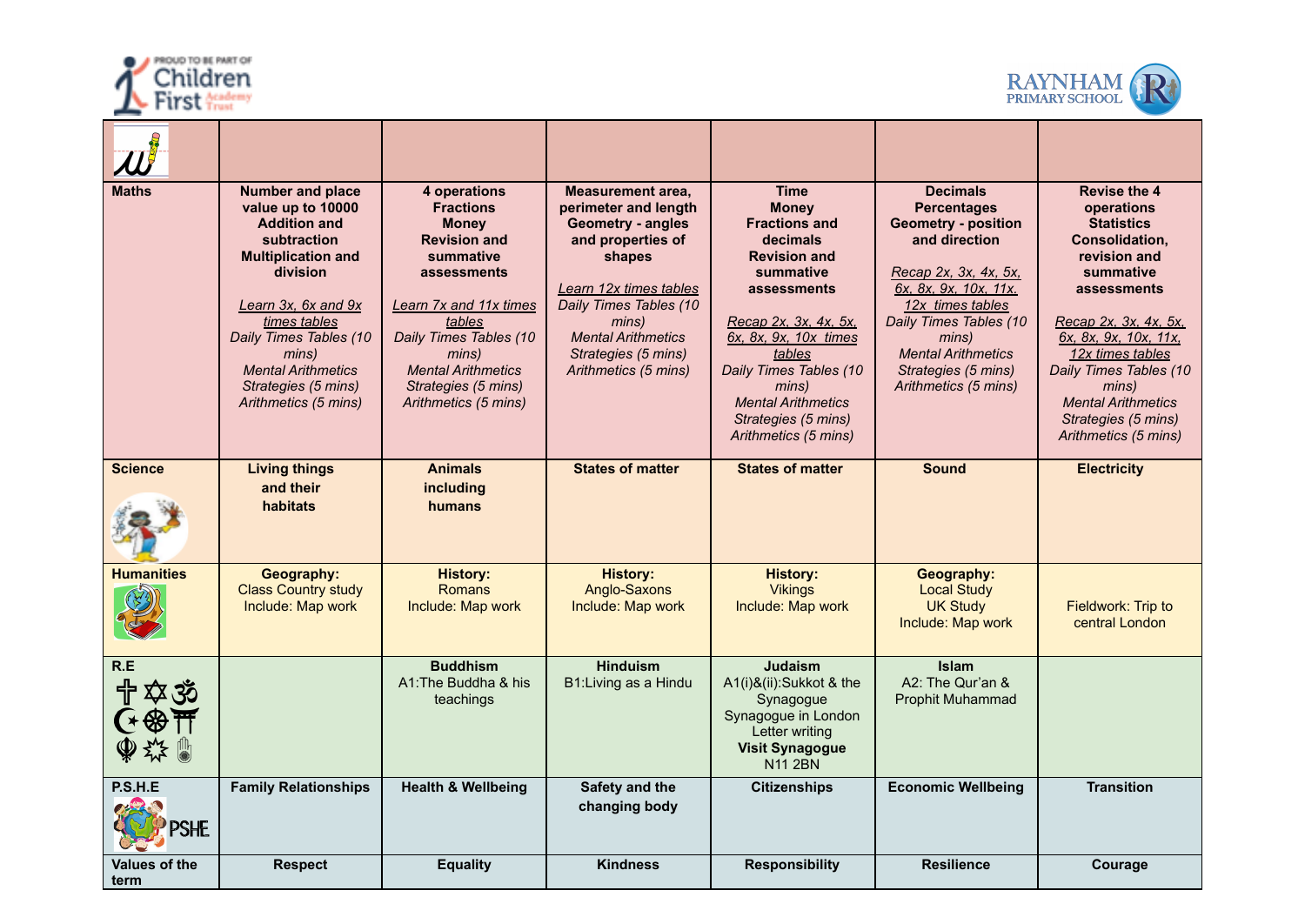



| P.E                                                                                               | <b>Invasion Games</b><br>Controlling and<br>receiving                                                                                                                                                                 | <b>Dance</b><br>Creating a story                                                                                                                                                              | <b>Invasion Games</b><br>Keeping possession of<br>the ball                                                                                                                  | <b>Gymnastics</b><br><b>Balance</b>                                                                                                                                                                                     | <b>Striking/fielding</b><br><b>Games</b><br>How to hit or strike the<br>ball into space.<br>Fielding as a team.                                                                                                                              | <b>Athletics</b><br>x 2 sessions<br>Developing good<br>running, throwing and<br>jumping techniques                                                                           |
|---------------------------------------------------------------------------------------------------|-----------------------------------------------------------------------------------------------------------------------------------------------------------------------------------------------------------------------|-----------------------------------------------------------------------------------------------------------------------------------------------------------------------------------------------|-----------------------------------------------------------------------------------------------------------------------------------------------------------------------------|-------------------------------------------------------------------------------------------------------------------------------------------------------------------------------------------------------------------------|----------------------------------------------------------------------------------------------------------------------------------------------------------------------------------------------------------------------------------------------|------------------------------------------------------------------------------------------------------------------------------------------------------------------------------|
| <b>Computing</b>                                                                                  | <b>Collaborative</b><br>learning<br>Digital Literacy and<br><b>Online Safety</b>                                                                                                                                      | <b>Further coding with</b><br><b>Scratch</b><br>Computational<br>Thinking                                                                                                                     | <b>Website Design</b><br>Digital Literacy and<br><b>Online Safety</b>                                                                                                       | <b>HTML</b><br>Digital Literacy and<br><b>Online Safety</b><br>Computational<br><b>Thinking</b>                                                                                                                         | <b>Investigating Weather</b><br>Digital Literacy and<br><b>Online Safety</b><br>Computational<br>Thinking                                                                                                                                    | Computational<br><b>Thinking</b><br>Computational<br>Thinking                                                                                                                |
| <b>Spanish</b>                                                                                    | Family                                                                                                                                                                                                                | Weather                                                                                                                                                                                       | <b>Traditional stories</b>                                                                                                                                                  | <b>Sports</b>                                                                                                                                                                                                           | <b>Time</b>                                                                                                                                                                                                                                  | <b>Animals</b>                                                                                                                                                               |
| Art                                                                                               | <b>Painting Colour</b><br>Still life                                                                                                                                                                                  | Collage<br><b>Roman Mosaics</b><br>CC: History                                                                                                                                                | <b>Sketching - Colour</b><br>pencils<br>Self - Portraits                                                                                                                    |                                                                                                                                                                                                                         |                                                                                                                                                                                                                                              | <b>Printing &amp; Pattern</b><br><b>Monoprinting Patterns</b>                                                                                                                |
| <b>D&amp;T</b><br>$\bigoplus \in \mathcal{P}[\mathbf{M}]$<br><b>COUND</b> ON&                     | Food<br>Healthy and varied diet<br>CC: PHSE<br><b>CC Edible Gardening</b>                                                                                                                                             |                                                                                                                                                                                               |                                                                                                                                                                             | <b>Textiles</b><br>Making a bag<br>CC: History                                                                                                                                                                          |                                                                                                                                                                                                                                              | <b>Electrical systems</b><br>Making a night light<br>CC: Science                                                                                                             |
| Music -<br><b>Kapow</b>                                                                           | <b>Body and tuned</b><br>percussion<br>Rainforests                                                                                                                                                                    | <b>Adapting and</b><br>transposing motifs<br>Romans                                                                                                                                           | Haiku, music and<br>Performance<br>Hanami                                                                                                                                   | <b>Developing singing</b><br>techniques and<br>keeping in time<br><b>The Vikings</b><br>(Yr3 topic)                                                                                                                     | <b>Rock and Roll</b>                                                                                                                                                                                                                         | <b>Blues</b><br>(Yr5 topic)                                                                                                                                                  |
| <b>Sustainability</b><br>(incl.<br><i><b>International</b></i><br><b>Schools</b><br>Partnerships) | • Cross curricular<br>links outdoor<br>learning<br>opportunities (incl.<br>garden, farm,<br>playground)<br>• Nepal project<br>• Edible Gardening<br>• Growing our<br><b>Future linked to</b><br><b>Children First</b> | • Cross curricular<br>links outdoor<br>learning<br>opportunities (incl.<br>garden, farm,<br>playground)<br>Nepal project<br>Edible<br>Gardening<br><b>Growing our</b><br><b>Future linked</b> | • Cross curricular links<br>outdoor learning<br>opportunities (incl.<br>garden, farm,<br>playground)<br>Edible<br>$\bullet$<br>Gardening<br>• Birdwatch<br>• Power Down Day | • Cross curricular links<br>outdoor learning<br>opportunities (incl.<br>garden, farm,<br>playground)<br>• Edible gardening<br>Grow vegetables<br>and interlink to<br>cross-curricular<br>learning<br>• Research climate | • Cross curricular links<br>outdoor learning<br>opportunities (incl.<br>garden, farm,<br>playground)<br>• Continue to look<br>after vegetables<br>children are growing<br>• Design and create<br>upcycled products to<br>sell alongside with | <b>Cross</b><br>$\bullet$<br><b>curricular links</b><br>outdoor<br>learning<br>opportunities<br>(incl. garden,<br>farm,<br>playground)<br>Community<br>event to<br>celebrate |